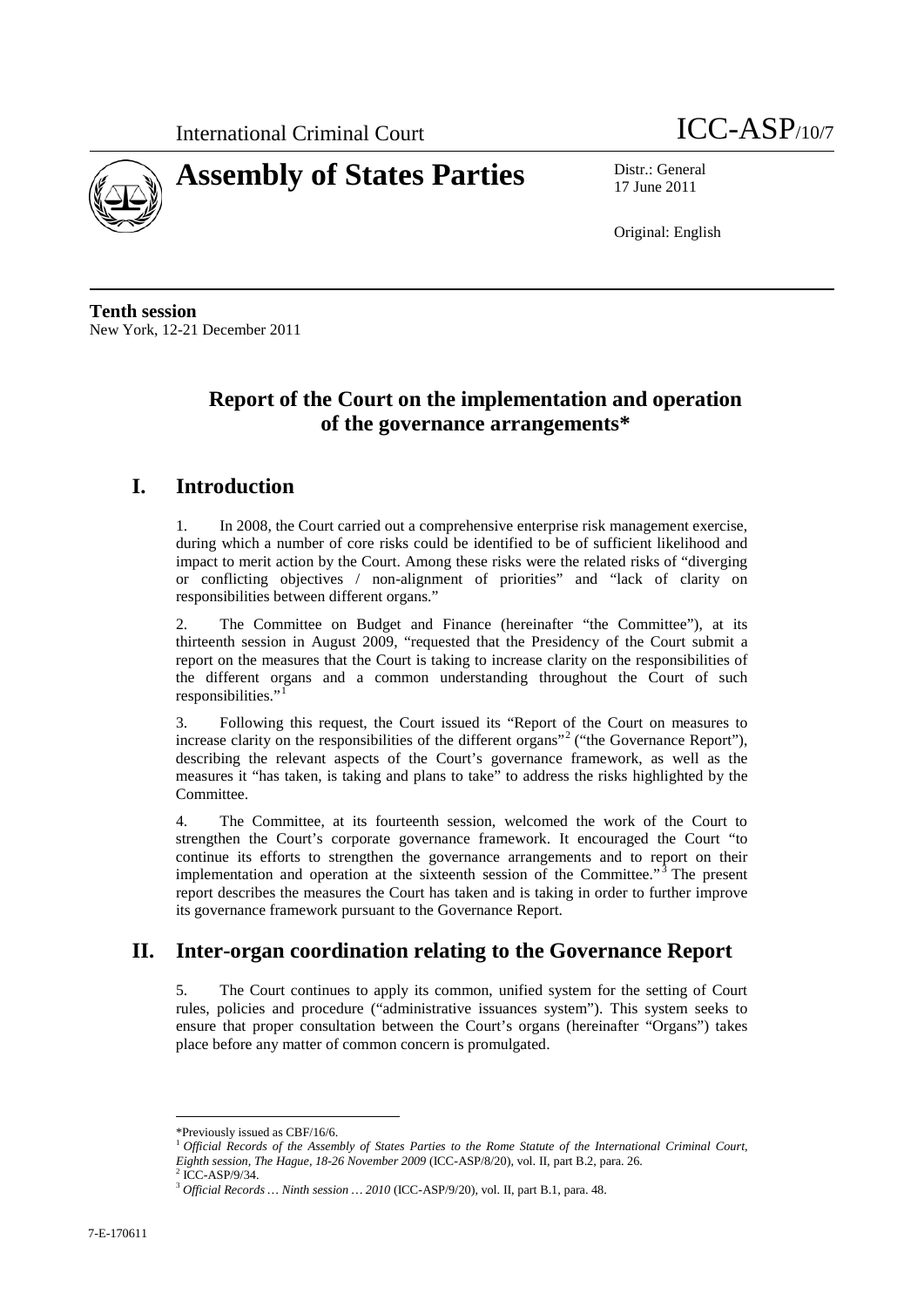6. More broadly, the Coordination Council continuously fulfils its mandate "to discuss and coordinate on, where necessary, the administrative activities of the organs of the Court."<sup>[4](#page-1-0)</sup> The Coordination Council continues to meet on a monthly basis and seeks to establish agreement amongst the Principals (President, Registrar, Prosecutor) on administrative matters of importance to the Court, contributing significantly to its sound governance. Moreover, a Coordination Council Tracker System ("CoCo Tracker") has been adopted that systematically documents and tracks the implementation of agreements reached, as well as ongoing projects.

7. In this context, the three Principals have agreed to make the administrative issuance system a standard agenda point at its monthly Coordination Council meetings. The Registrar accordingly provides a monthly comprehensive update on all human resourcesrelated Administrative Instructions currently in drafting. Likewise, the drafting process of Presidential Directives is periodically documented in the Coordination Council.

8. The Coordination Council has also agreed to identify and map out the Court's policy gaps that need to be addressed. The policy gap analysis is currently in process.

9. Furthermore, in light of the requirement of coordination between the Office of the Prosecutor (hereinafter " the OTP") and the other organs on matters of mutual concern, the Court has established a range of inter-organ working groups to act as coordination mechanisms. An updated list of the inter-organ working groups has been compiled, and these will report regularly (at least quarterly) to the Coordination Council on their respective progress.

10. In an effort to better align priorities amongst the Organs and adequately link those strategic priorities to the budget, input has been collated from all concerned Organs in order to define the strategic goals of the Court in 2012. Furthermore, linked to the strategic planning process, a risk assessment has been conducted, and the various risks identified have been enumerated in a comprehensive document. A strategic risk register is being developed and all Organs are working on the implementation of a risk register for operational risks.

11. In accordance with the principles governing relations between the Presidency and the Registry, both Organs interact systematically in a number of forums that meet on a periodic basis: during the monthly meetings of the Coordination Council, where the three Principals consult and coordinate on all operative matters of mutual concern, but also in weekly bilateral meetings between the Registrar and the President.<sup>[5](#page-1-1)</sup> Also, the President and the Prosecutor meet occasionally to discuss administrative matters of common concern.

### **III. Specific measures envisaged by the Governance Report**

#### **A. Management control system**

12. An appropriate reporting mechanism is critical to enabling the Presidency to maintain a broad overview of the Registry's activities and to provide the Registrar with strategic guidance. A proper, integrated management control system (herein after "MCS") within the Registry is being designed to cover major projects, budget and human resources matters. It will also serve to enhance efficiency and risk management on the part of the Registry, and hence of the Court.

13. This tool was presented to the Presidency at the end of last year and is currently being finalised within the Registry's administrative and institutional framework. The MCS will provide the Presidency with the information necessary to maintain strategic oversight of the Registry and provide guidance, without becoming involved in specific operational issues of administration which could be more efficiently dealt with at lower levels.

 <sup>4</sup> Regulations of the Court (as amended on 14 June and 14 November 2007), ICC-BD/01-02-07, Regulation 3.2.

<span id="page-1-1"></span><span id="page-1-0"></span><sup>&</sup>lt;sup>5</sup> These meetings serve as a forum between both Principals to raise and discuss any matter where the Presidency's guidance on strategic or otherwise significant matters is sought, or any other matter of strategic impact is being addressed.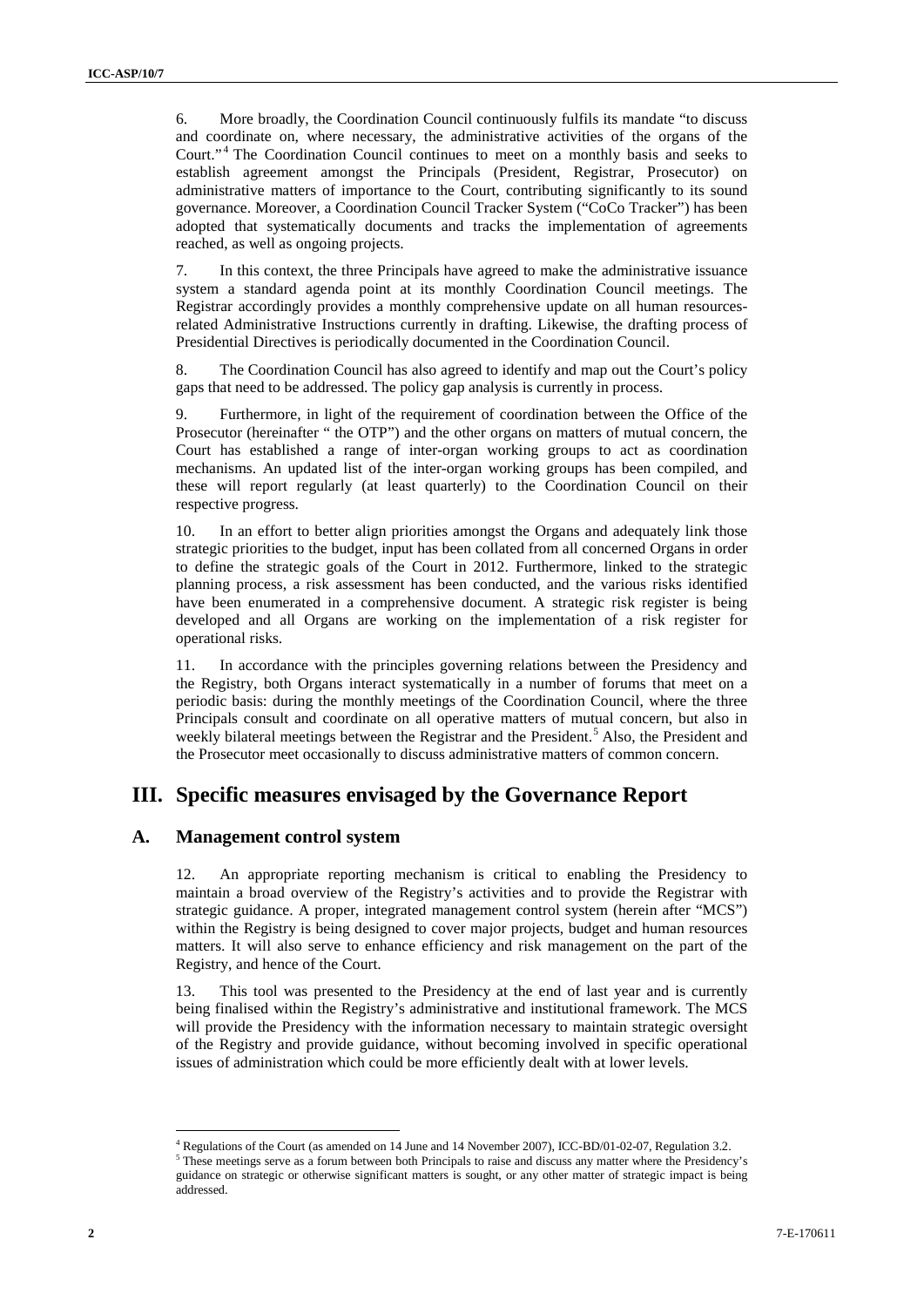14. In order to materialize the approved MCS concept, the Registry is currently building a system based on technical requirements, as well as a model. This model will define the kind of information to be managed by the system and the way it is to be managed, as well as control levels. Implementation of the system is envisaged to commence by the start of the second half of 2011.

#### **B. Developing a common understanding of services**

15. On the basis of Section 6 of the Corporate Governance Statement of the International Criminal Court,<sup>[6](#page-2-0)</sup> which sets out the foundational principles for the regulation of requests and provision of services between the OTP and the Registry, specific arrangements have been developed and are constantly being improved to establish a common understanding of the details of different services in particular areas.

16. The OTP submits its requests to the Registry for support services in the form of "service requests". The areas covered by such requests include witness protection, field services, security, medical services, human resources and information technology. With effect from the budgetary year 2011, service requests are submitted in a new, amended format.

17. The process of dealing with service requests includes a cycle of consultations within the concerned Registry sections subsequent to the OTP's initial submission. The Registry then reverts to the OTP with feedback on how realistic the service requirements are, and based on that, appropriate solutions are sought. Furthermore, regular updates are built into the process, so that changes in circumstances which affect certain service requirements can be communicated and adjusted accordingly.

18. This procedure is functioning satisfactorily for both Organs; all services that the OTP has requested have been provided by the Registry, while small issues that arose were resolved using interim measures.

19. There is certainly room for further refinement and improvement. Service providers could develop and implement a system of monitoring the services based on a set of performance indicators (which the OTP has already incorporated in the new format for request documents) and communicate to the OTP the results and standards of service performance. Further consideration of these matters will take place within discussions concerning the MCS of the Registry.

#### **C. Clarification in relation to areas of potentially overlapping mandates**

20. A comprehensive document of understanding between the OTP and the Registry on principles governing the protection of witnesses marks a major achievement in the Organs' joint effort to clarify their mandates in the key areas of their operations.

21. Between April 2010 and February 2011, the OTP and the Registry drafted and discussed a joint protocol that clarifies the functions of and relations between the OTP and the Registry, in particular the Victims and Witnesses Unit (hereinafter "VWU"), with respect to the protection of persons at risk on account of their interaction with the Prosecution. The Protocol consists of comprehensive agreements on the mandate and standards and procedures for protection. It sets out, inter alia, the general principles of information sharing and cooperation between the OTP and the Registry. Further, it defines the procedures for conducting risk assessments and identifying the appropriate measures for risk treatment, as well as clarifying the respective responsibilities of the OTP and the Registry with regard to the different protection tools.

22. Furthermore, the Court is in process of developing its "Statement of financial internal control". This document is an important instrument for providing States Parties with assurances regarding sound financial controls within the Court. In addition to the Statement of financial internal control, the Registry and the OTP are also in the process of developing the underlying assurance documents, so that both Organs can properly fulfill their mandates in this regard. The Statement of financial internal control is currently being

<span id="page-2-0"></span> <sup>6</sup> Annex to the Governance Report, ICC-ASP/9/34.